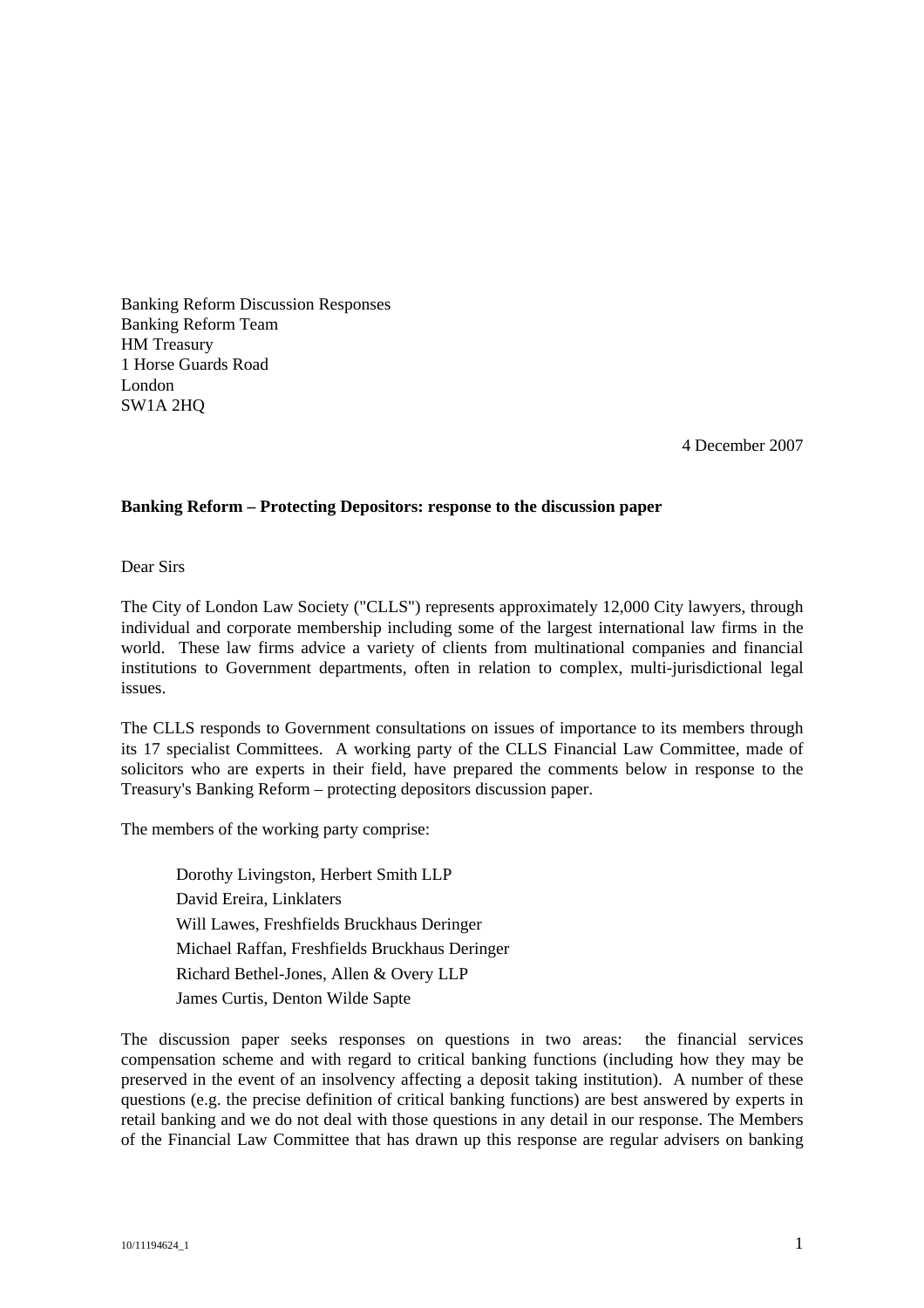transactions in the wholesale market and on issues related to banking regulation and the insolvency of financial institutions. They have drawn on their expertise in those fields.

As solicitors practising in the City of London, all Members of the CLLS are concerned for a healthy and respected banking system at retail and wholesale level. Our comments reflect that concern. We wholeheartedly endorse the Government's overall objectives for the financial system of stability, competitiveness and consumer confidence stated at paragraph 1.12 of the discussion paper. We welcome the early publication of the discussion paper and the open debate which it invites.

The key questions for the consultation appear in Appendix B. We state each question with our response.

#### **2.1 Do you agree that these are the right objectives? Are any of these objectives more important than others?**

We think that this is intended to be a reference to the objectives listed in paragraph 2.10 dealing specifically with reforms aimed at giving depositors the confidence that is a necessary underpinning to financial stability, rather than the wider policy objectives stated at 1.12. The objectives for any reform are stated to be:

- *it must be well understood by retail depositors, with consumers confident that they are protected by an appropriate, credible and reliable guarantee that can operate in a timely fashion;*
- *it must maintain wider market confidence with full transparency about the framework (including its funding) that would operate in the case of disruption to banking services; and*
- *it must preserve the critical banking services appropriate to retail, business and wholesale customers of a bank for such time as is necessary to effect an orderly transition to an alternative banking provider; while*
- *it must maintain the UK's reputation as the pre-eminent location for financial services; and*
- *it must protect the taxpayer interest and ensure an appropriate sharing of costs between all parties.*

Broadly we agree with those objectives. It seems to us that any reform which is to achieve the wider policy objectives must also achieve the objectives listed. Above all, the reforms as a whole must achieve market confidence at all levels that an orderly transition of services can be achieved in a short timescale and will be effectively funded.

We note that the discussion paper considers only some areas where reform is possible: namely the Financial Services Compensation Scheme ("FSCS") for depositors and the possibility of a separate insolvency scheme for financial institutions aimed at preserving critical banking functions. We believe that reforms confined to these areas are unlikely to completely address the stated objectives at 2.10. We believe that it will be necessary also to address the pre-insolvency regulatory regime: in particular the triggers for effective intervention. It is also necessary to address how funding can be safeguarded (given the interaction with European Community law) and the fact that the FSCS is an "ex post" scheme with no long term invested funds.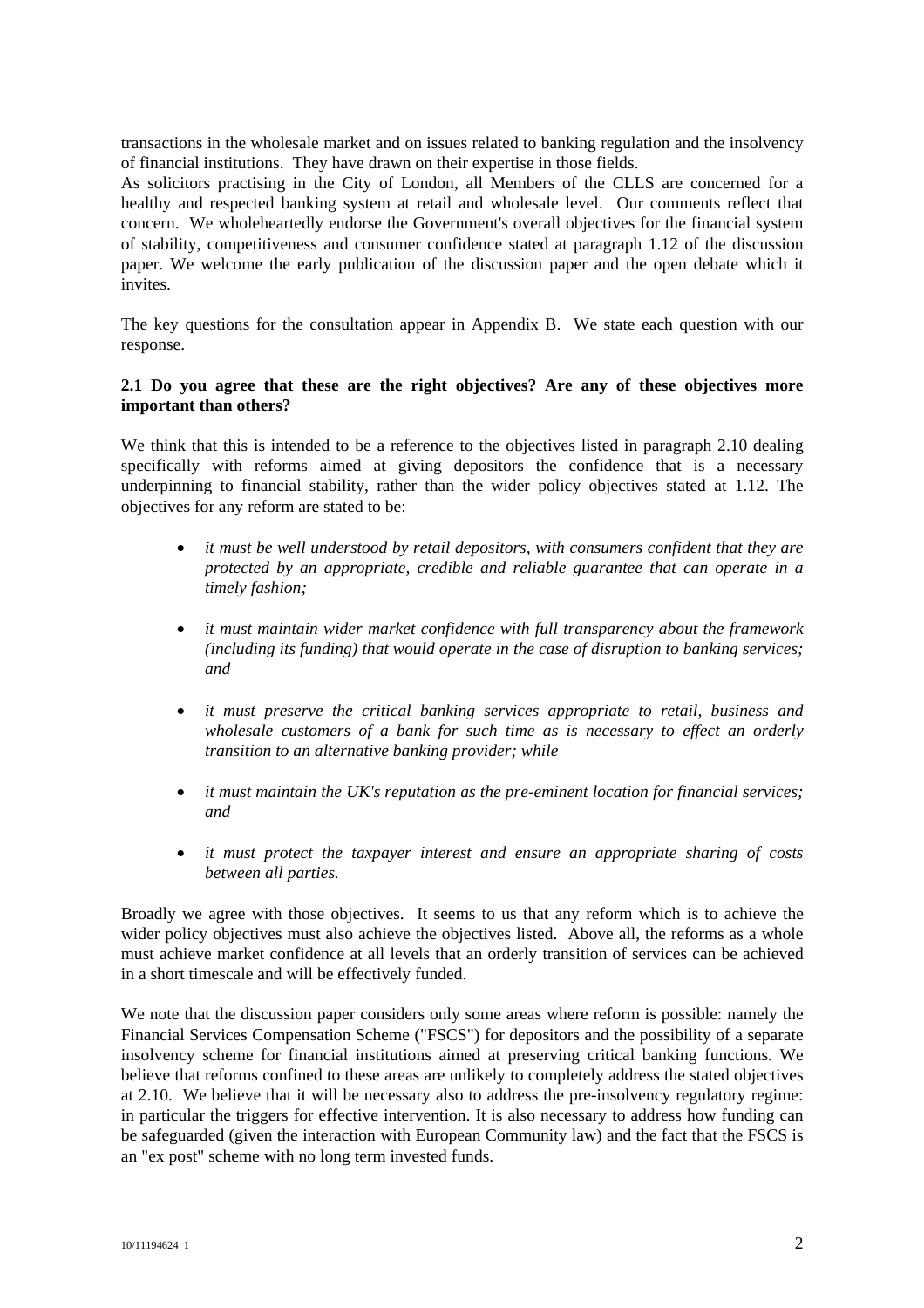## **2.2 What other issues should the Government consider when reviewing the framework for depositor protection?**

We have indicated other areas for examination in answer to question 1. The framework for review should, however, in our view be wider than depositor protection and include systemic protection. By looking back to the cause of the current problems, a more robust "early stage" review process might be developed which could limit the circumstances where there is need to fund the pay-out of retail deposits and/or reduce the exposure in the process for doing so.

Important systemic issues seem to us to include:

- resolving the relative positions of the Bank of England and the European Central Bank. The latter is not regarded a State for the purposes of the State aid rules in the EU Treaty, and is free to take appropriate immediate action to protect financial stability, including making loans to specific financial institutions. The Bank of England needs a similar economic freedom in relation to the Sterling zone: the UK Government should consider with its European partners how this is best safeguarded.
- considering how monitoring of individual financial institutions and of the overall financial situation can best be integrated so as to facilitate decision making processes which identify and take action at a point before consumer concerns become manifest. These functions are currently split between the FSA and the Bank of England.
- arriving at clear Treasury guidelines to the extent that the Treasury has powers of intervention in relation to particular potential support/transfer operations.

All in all, the drawing up of a clear blueprint for identifying and dealing with this type of systemic risk as well as "one off" failure (e.g. BCCI) would be reassuring to the markets. That framework would both provide a "road-map" for the future and a framework within which to test (without waiting for a "natural experiment" to emerge) the robustness of measures put in place or contemplated to address the concerns raised by recent events.

This framework would look to a rather longer timeframe and enable more robust reforms. In the context of immediate action, initial improvements with regard to FSCS seem practicable and potentially worthwhile, but the question of whether a separate insolvency or other approach to handling the preservation of critical banking functions would be appropriate is more complex and requires thorough examination of the issues and also interaction with EU laws governing the regulation and insolvency of credit institutions. We believe that this study will take longer and require wider consultation – we think it unlikely that there is a "quick fix" within the confines of a special administration process. Further, initial action on FSCS may need to be revisited when the overall examination of issues is more developed.

## **2.3 What other issues should the Government consider when reviewing the framework for depositor protection?**

In relation to depositor protection, we consider that speed of response is vital to user confidence (and not only for individual consumers, but for business users and financial trading partners). The extent to which prompt action can be funded by State or industry financed resources (or a combination thereof) is important not only in the operation of a deposit protection scheme such as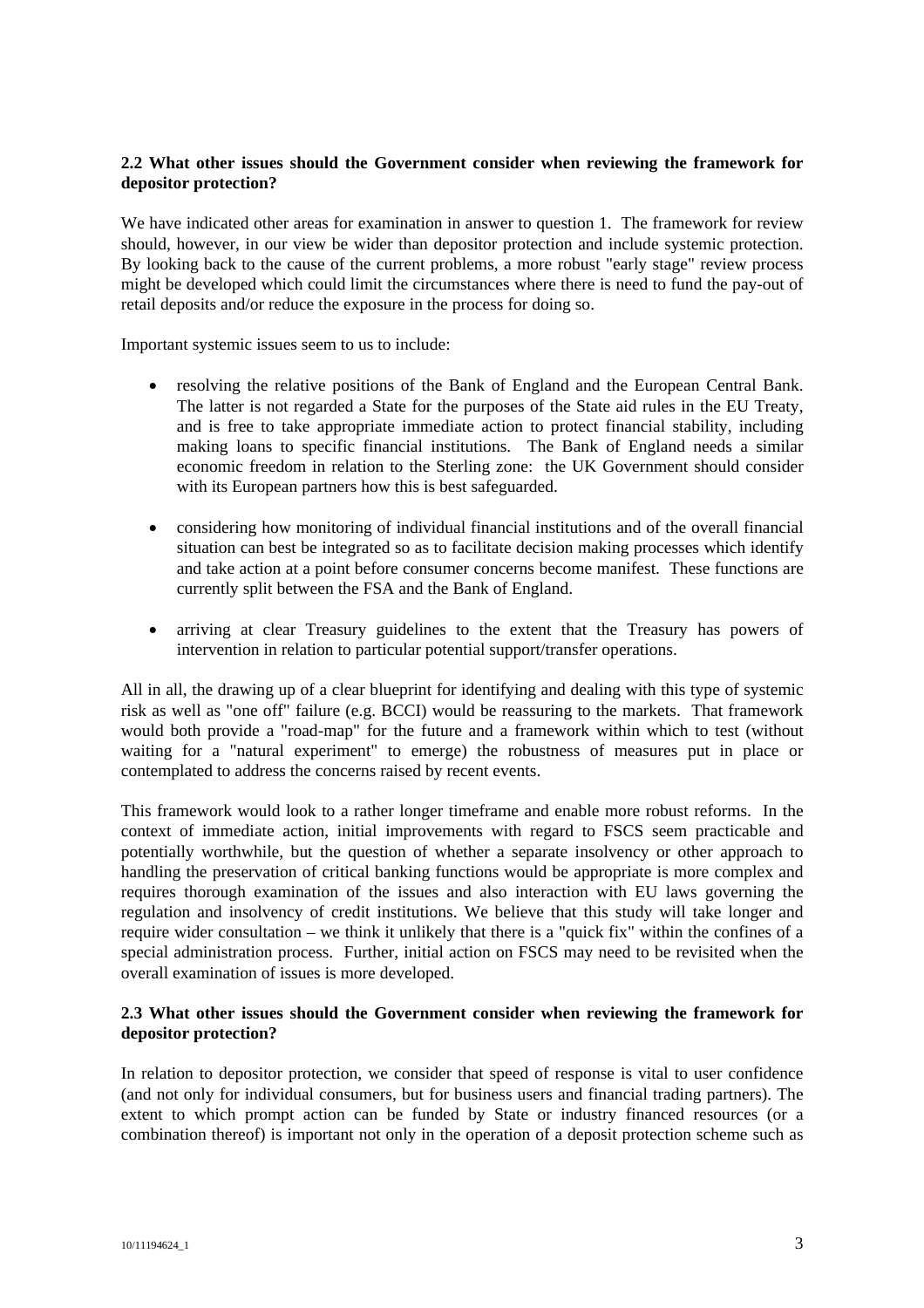FSCS, but in relation to any measures for the transfer of the critical banking functions to another institution (including a "bridge bank") as a means of preserving consumer confidence.

#### **3.1 Should the level of coverage be increased from £35,000? If so, to what level and what are the benefits and costs of doing so? Should the bank deposit limits be related to those for other sectors, e.g. investment business and insurance?**

This is not our area of expertise, but common sense suggests that the level should be high enough to cover the majority of individual consumer deposits in savings and current accounts and should not give an incentive to withdraw (as the previous 90% guarantee in the scheme did). Indexation might help to preserve the value of the scheme in the public mind.

Of course these figures are of little comfort to most commercial users, which emphasises the importance of speedy transfer schemes for institutions whose counterparties are not largely individuals.

Improvements to the law on financial collateral, which we have discussed with the Treasury previously, could also be useful to assist smooth operation of the markets.

#### **3.2 Would it be desirable to put in place arrangements to better ensure that depositors are repaid in a more timely fashion? What issues would need to be considered in assessing any new arrangements?**

The European Directive on Deposit Protection Schemes requires that payout should be within a minimum of 3 months. However, even if this period were to be met, there would be significant advantages for a customer to withdraw funds while he/she can still do so and it would therefore be desirable to better ensure that depositors are repaid in a more timely fashion, using the records of the institution concerned, rather than relying on claims being made.

This need for speed also argues in favour of a scheme which has some form of pre-funding, rather than relying on identification of claims and then collection of funds from contributors. Whether that pre-funding comes from public or private resources or a mixture of the two is a policy issue.

Again the linking of public confidence with speed of response emphasises the importance of preidentification of problems with a view to taking action which minimises calls on the scheme, especially in as in the recent (unusual) case where problems may relate to liquidity, not the balance sheet.

#### **3.3 What are the issues the Government should consider in relation to other parts of the FSCS?**

We have nothing to add to the response to 3.2.

## **3.4 What issues should the Government take into account in any further review of the funding mechanisms for the FSCS?**

See our response to 3.2.

**3.5 Should the role of the FSCS be extended to promote access to banking services for depositors with failed banks?**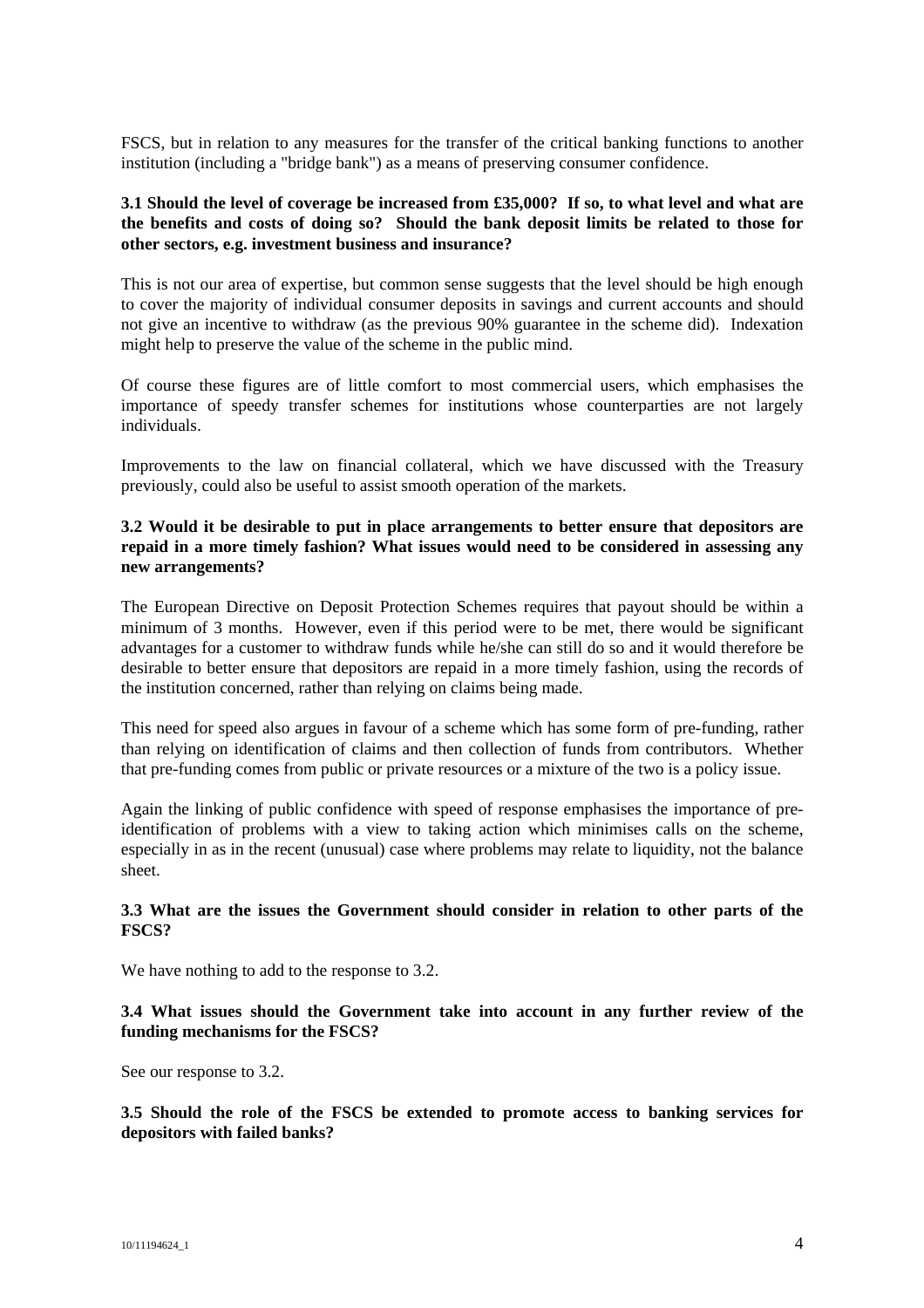This is outside our field, but there are a large number of banks offering banking facilities and consumers should be able to make arrangements if they are to receive a payment from the FSCS. The critical need for consumers, business customers and other counterparties is at the point of failure, if that will deny them access to their funds for a time or permanently reduce their assets.

Steps to ringfence payments for customers received by the failed institution after failure and to ensure their speedy release to customers would be valuable as would the early transfer of any viable business to a solvent institution. We think this is probably a separate exercise from the operation of a deposit protection scheme: not least because the scheme is required under European law to be open to all credit institutions operation in the UK, whereas regulatory intervention and UK insolvency law can only be applied to credit institutions for which the UK provides the "home regulator".

#### **3.6 The Government would be interested in views on the best way to help consumers understand how banking guarantee schemes affect them?**

This is outside our field: education from school age and clear advertising campaigns will play their part. We believe in the USA depositors are educated to spread risk between different institutions, which would address the inadequacy of limits for some consumers.

# **3.7 Do you agree with the concept of critical banking functions? If so, what banking services might be properly regarded as so critical to the modern economy that they should continue to be provided in the event of a bank failure?**

This is outside our competence to discuss in detail, but we note that the issues are unlikely to be wholly confined to services provided to individual consumers maintaining accounts largely in credit: current account services and overdraft facilities, as well as more specialised services (e.g. letters of credit, term and revolving credit facilities) are likely to be vital for many businesses and their employees to weather any disruption of their banking services. A deposit protection scheme does not address those concerns, but prudential arrangements leading to a quick transfer of viable business would be of value.

## **3.8 For what period of time should any critical banking functions be maintained and how might this vary in different circumstances?**

We believe this is affected by a number of factors including:

- The timing of intervention.
- What arrangements are used to provide these functions.
- Whether the potential intervention is because of a "one off" failure or is caused by systemic disturbances which might affect other institutions.
- The way in which the intervention is funded.
- Whether there are any restrictions on what the consumer can access immediately.
- Any applicable considerations of European Community law: for example sectoral aid to a business in distress is limited to 6 months for a rescue phase and may only be extended if a reconstruction plan is in put in place; the rules relating to the winding up of credit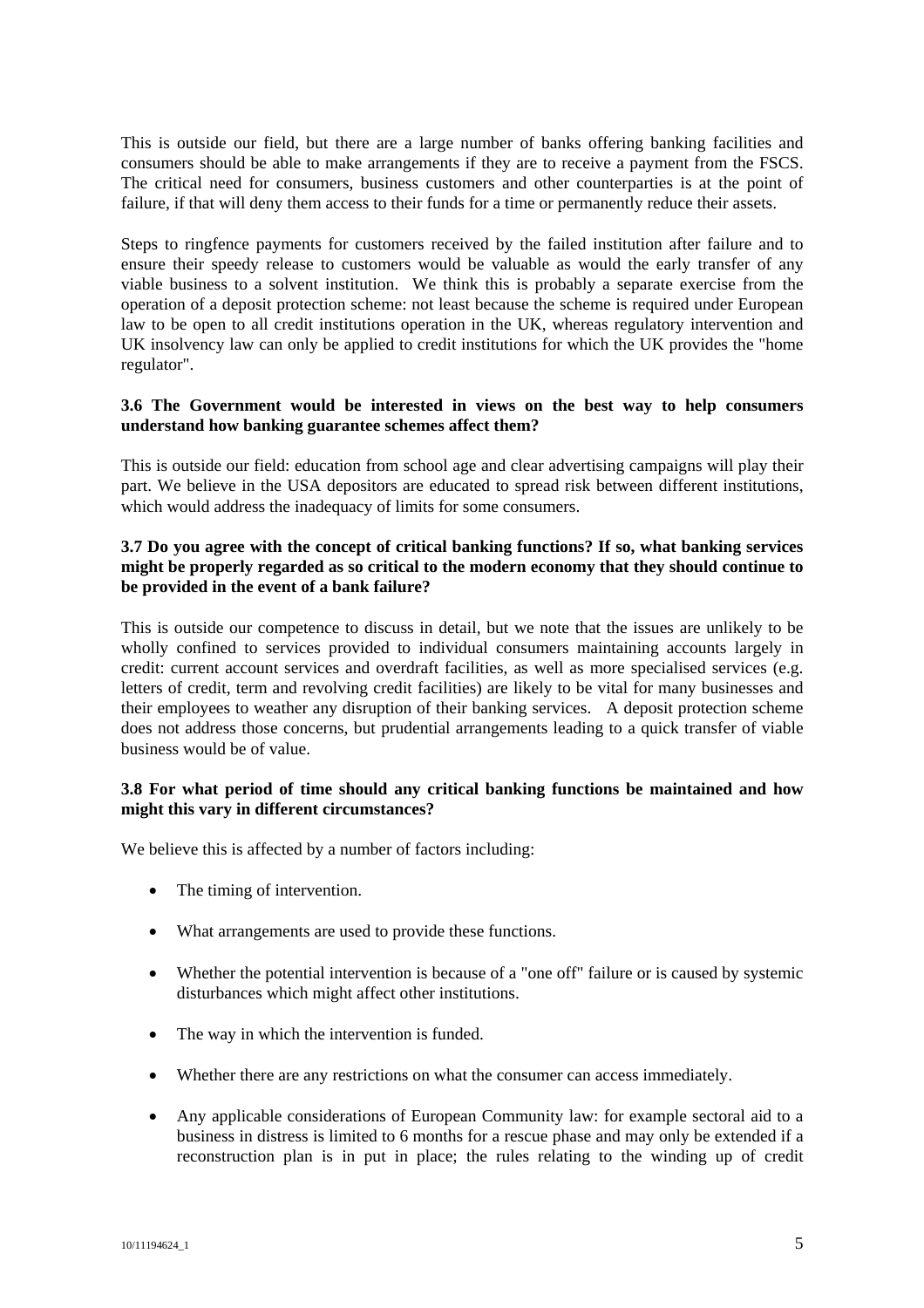institutions will limit the ability of UK authorities to take action (other than through a deposit protection scheme) in the event of an event affecting a credit institution whose home regulator is in another State.

In most cases we would have thought that a solution could be achieved within 6 months to 1 year, once a formal intervention has occurred.

## **3.9 What issues should the Government consider in assessing possible arrangements, in addition to the FSCS already available, to deliver continuity of any critical banking functions in the event of failure?**

As we understand the FSCS, it does not provide any continuity of banking arrangements and it is difficult to see how it could do so without major restructuring. There would need to be arrangements whereby the FSCS could put in management to an affected institution and funding would need to be in place up front. Any form of insolvency process is likely to affect the ability of the institution to have funds that would enable it to continue to perform as a going concern. The FSCS appears limited to providing ex post compensation: we believe the aim in relation to that would be to make compensation speedy.

One difficult legal issue that arises in early payout is whether set-off should be allowed – for those with claims above the scheme limit or not qualifying who also owe money to the institution (personal loan, mortgage) set-off may be more advantageous overall financially than repayment of a deposit. We believe that consideration needs to be given as to whether to exclude set off (even where it might be mandatory under current insolvency rules) or to require claimants to elect either to claim or take the advantage of set-off, but not both. Compatibility with the rules on netting in the Financial Collateral Directive will also need to be considered.

It seems to us that the question of keeping critical banking functions going, as in recent events, would have to be handled separately from entitlement under the FSCS, although the right of funding parties to stand in the shoes of depositors vis-à-vis the FSCS should be provided for.

In that context, the consideration for intervention points, whether they are regulatory or insolvency linked and the form of support for continued trading would need careful examination. As mentioned in response to questions 2.1 and 3.5, we believe that the different EU regulatory frameworks for deposit protection schemes and for the regulation of credit institutions and the management of the insolvency of a credit institution requires that other intervention measures need to be considered and dealt with independently of the operation of the FSCS as a deposit protection scheme, apart from the recognition that in certain circumstances another funder could stand in the shoes of the individual depositors to make claims on FSCS.

#### **3.10 What, if any, lessons can the Government learn from other sectors and other economies? For example from special administration regimes and pre-funded insurance type schemes such as the Federal Deposit Insurance Corporation in the United States?**

We do not consider that the UK special administration regimes are necessarily appropriate models for credit institutions. The creation of an administration would add to the difficulties of an institution suffering from cash flow difficulties only, since it would create wholesale cross defaults on all or the preponderance of its third party funding (triggering immediate demands for repayment). This would add to the cost of funding the continuation of banking operation, (which essentially involve borrowing and lending money) especially the repayment of deposits. While the moratorium aspect of an administration brings relief for trading and service businesses, it is